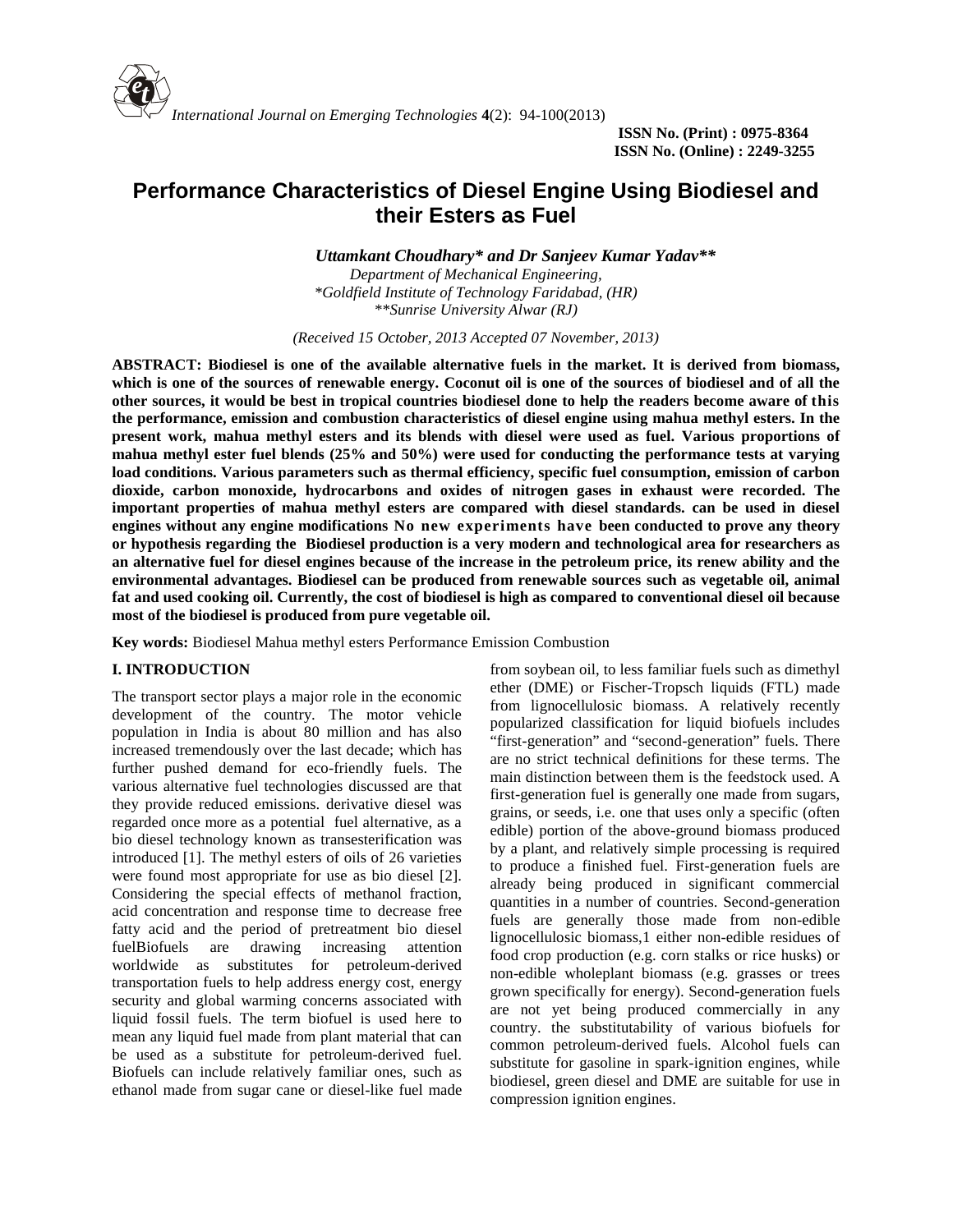The Fischer-Tropsch process can produce a variety of different hydrocarbon fuels, the primary one of which is a diesel-like fuel for compression ignition engines. While there is much attention on biofuels for the transport sector, the use of biofuels for cooking is a potential application of wide relevance globally, especially in rural areas of developing countries. In all cases, combustion of biofuels for cooking will yield emissions of pollutants that are lower (or far lower) than emissions from cooking with solid fuels. Some 3 billion people in developing countries cook with solid fuels and suffer severe health damages from the resulting indoor air pollution [1, 2]. Thus, biofuels could play a critical role in improving the health of billions of people. It is noteworthy that the scale of biofuel production needed to meet cooking energy needs is far smaller than that for meeting transportation fuel needs. One estimate [3] is that some 4 to 5 exajoules2 per year of clean cooking fuel would be sufficient to meet the basic cooking needs of 3billion people. This is the equivalent of about 1 per cent of global commercial energy use today. Many industrialized countries are pursuing the development of expanded or new biofuels industries for the transport sector, and there is growing interest in many developing countries for similarly "modernizing" the use of biomass in their countries and providing greater access to clean liquid fuels. Biofuels may be of special interest in many developing countries for several reasons. Climates in many of the countries are well suited to growing biomass. Biomass production is inherently rural and labour-intensive, and thus may offer the prospects for new employment in regions where the majority of populations typically reside. Restoration of degraded lands via biomass-energy production may also be of interest in some areas. The potential for producing rural income by with mahua oil is prepared [3]. Nuclear magnetic resonance test can be done to establish the bio diesel alteration [4]. Bio diesel is an esterified version of vegetable oil. This could be edible or non-edible oils. Oils having high free fatty acids (FFA) need a different treatment from that Bio diesel is an esterified version of vegetable oil. This could be edible or non-edible oils. Oils having high reefatty acids (FFA) need a different treatment from that procedure has been generally used to decrease the viscosity of triglycerides. The reaction is conducted The carbon monoxide emission depends upon at temperature close to the boiling point of methanol, 60-70°C, at atmospheric pressure. The mahua oil chemically reacted with alcohol in the presence of a catalyst to produce methyl esters. After completing the of low FFA oils High viscosity and FFA and Gum cause clogging and injector nozzle plugging. in corroding engine parts, increases viscosity and tends to increase deposit Blending of vegetable oils with diesel fuel would resolve such troubles of diesel engine

[6] and results in low CO, HC and smoke emission and higher thermal efficiency [7]. Bio diesel is eco friendly and renewable in nature. Numerous researchers carried out with dissimilar types of non edible oils in their customized and clean forms [8-11]. In the present investigation, blends were used as fuel and the performance was compared with diesel. The mahua oil used for biodiesel production must be moisture free because each molecule of water destroys the active sites of catalyst; thus; decreasing its concentration. The FFA content of the oil is supposed to be less than 1% when methanol was used; Potassium hydroxide was used as the catalyst for transesterification. This the oxygen content and cetane number of the fuel. The biodiesel has more oxygen content than the diesel fuel. So the bio diesel blends are involved in complete combustion process. The maximum carbon monoxide emission was observed at full brake power of the engine.Bio energy is one of the so-called renewable energies. It's is the energy that is contained in living or recently living biological organisms. (6)Bio-energy is obtained from organic matter, either directly from plants or indirectly from commercial, domestic or agricultural products and waste. The use of bio energy is generally classed as a carbon-neutral process because the carbon dioxide released during the generation of energy is balanced by that absorbed by plants during their growth**.** (7) The term bio-energy really covers two areas: bio-fuel which is the transformation of plant materials into liquid fuel, and bio-mass, where solid plant materials are burnt in a power plant and this process creates energy, which can then be for immediate use or stored**.** (8) Advanced and efficient conversion technologies now allow the extraction of bio fuels besides the traditional use of bio energy; 'Modern bio energy' comprises bio fuels for transport, and processed biomass for heat and electricity production.

# **II. BIODIESEL DEFINED**

The use of vegetable oil as a fuel source in diesel engines is as old as the diesel engine itself. However, the demand to develop and utilize plant oils and animal fats as biodiesel fuels has been limited until recently. The technical definition of biodiesel is: "The mono alkyl esters of long fatty acids derived from renewable lipid feedstock such as vegetable oils or animal fats, for use in compression ignition (diesel) engines" (National Biodiesel Board, 1996). In simple terms, biodiesel is a renewable fuel manufactured from methanol and vegetable oil, animal fats, and recycled cooking The term "biodiesel" itself is often misrepresented and misused. Biodiesel only refers to 100% pure fuel (B100) that meets the definition above and specific standards given by the American Society of Testing and Materials (ASTM) International (D 6751).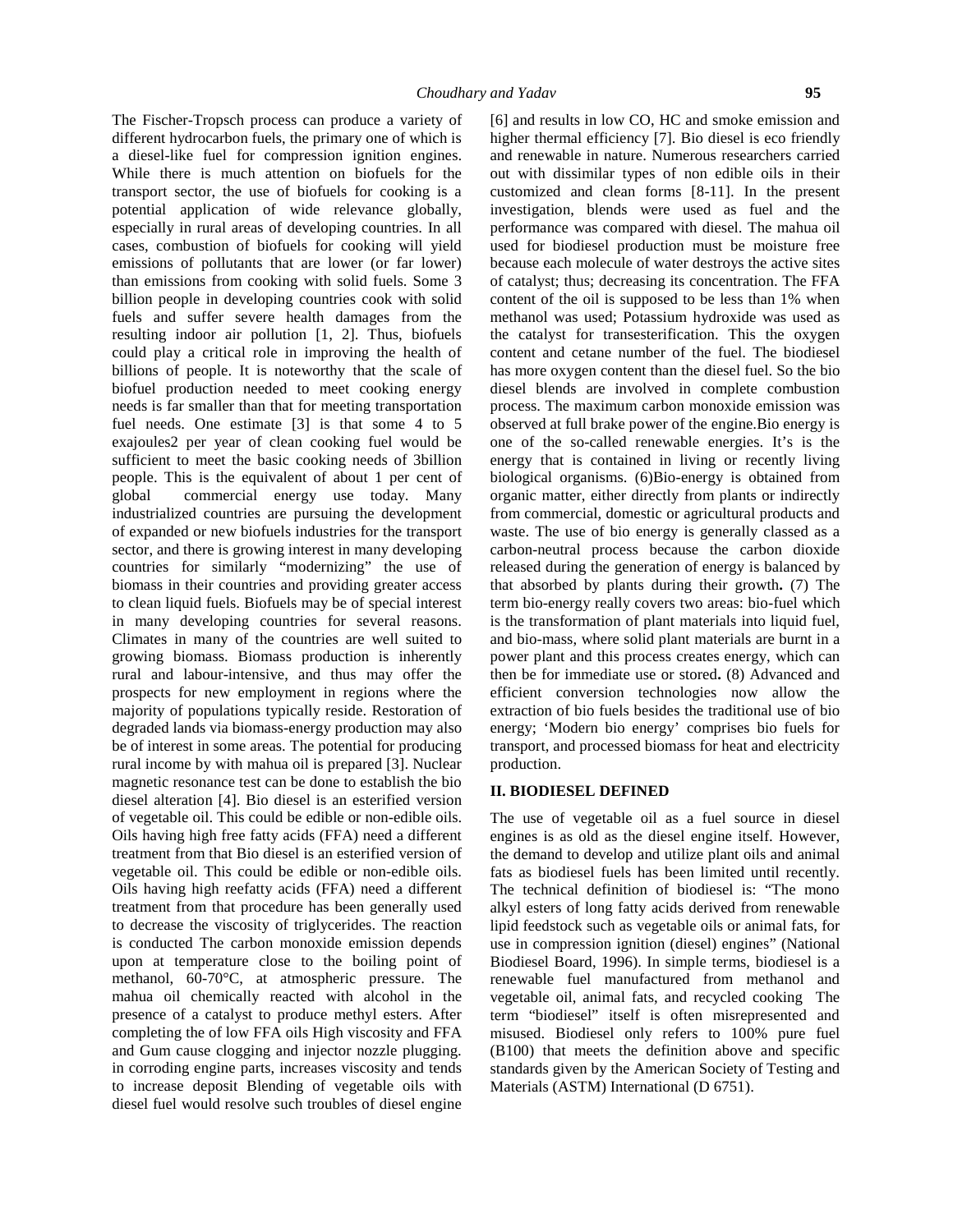However, it is often used to describe blends of biodiesel with petroleum diesel. Such blends are generally referred to as "B2," "B5," "B20," etc., where the number indicates the percent of biodiesel used. The most common method to produce biodiesel is through a process called "transesterification," which involves altering the chemical properties of the oil by using methanol (Fangrui and Hanna, 1998). Transesterification of plant oils with methanol is a relatively simple process that yields high conversions with only glycerin as a byproduct. One hundred pounds of plant oil is reacted with 10 pounds of methanol to yield 10 pounds of glycerin and 100 pounds of biodiesel. While the process is relatively straightforward, due to quality concerns, legal liability, and vehicle warranty restrictions, we strongly recommend that individuals not try to produce biodiesel fuels. The properties of biodiesel differ depending on the source of plant oil/fat source. This is mainly related to their chemical structure, such as the number of carbons and the number of double bonds in the

hydrocarbon chain. For an explanation of these differences, see the Purdue Extension publication "Biodiesel Quality: Is All Biodiesel Created Equal.

**Benefits of Biodiesel :** There are several significant advantages and limitations of using biodiesel to replace petroleum-based diesel.

**Gallons of Biodiesel per Acre of Soybeans:** The gallons of biodiesel an Indiana soybean grower can produce per acre is based on two factors: 1) average yield (bushels per acre) and 2) percent oil content. Because soybean yield and oil content are influenced by both genetic and environmental factors, we may see significant year-to-year variability (Table). Fortunately, the relationship between pounds of oil produced per acre and pounds of biodiesel produced per acre is 1:1. This simple relationship allows us to make reasonable estimates as the soybean growing season progresses biofuels for use in helping to understand technologyrelated implications of biofuels development.



**Fig. 1.** Substitutability of biofuels with common petroleum-derived fuels.



**Fig. 2.** Substitutability of biofuels for clean fossil fuels used for cooking.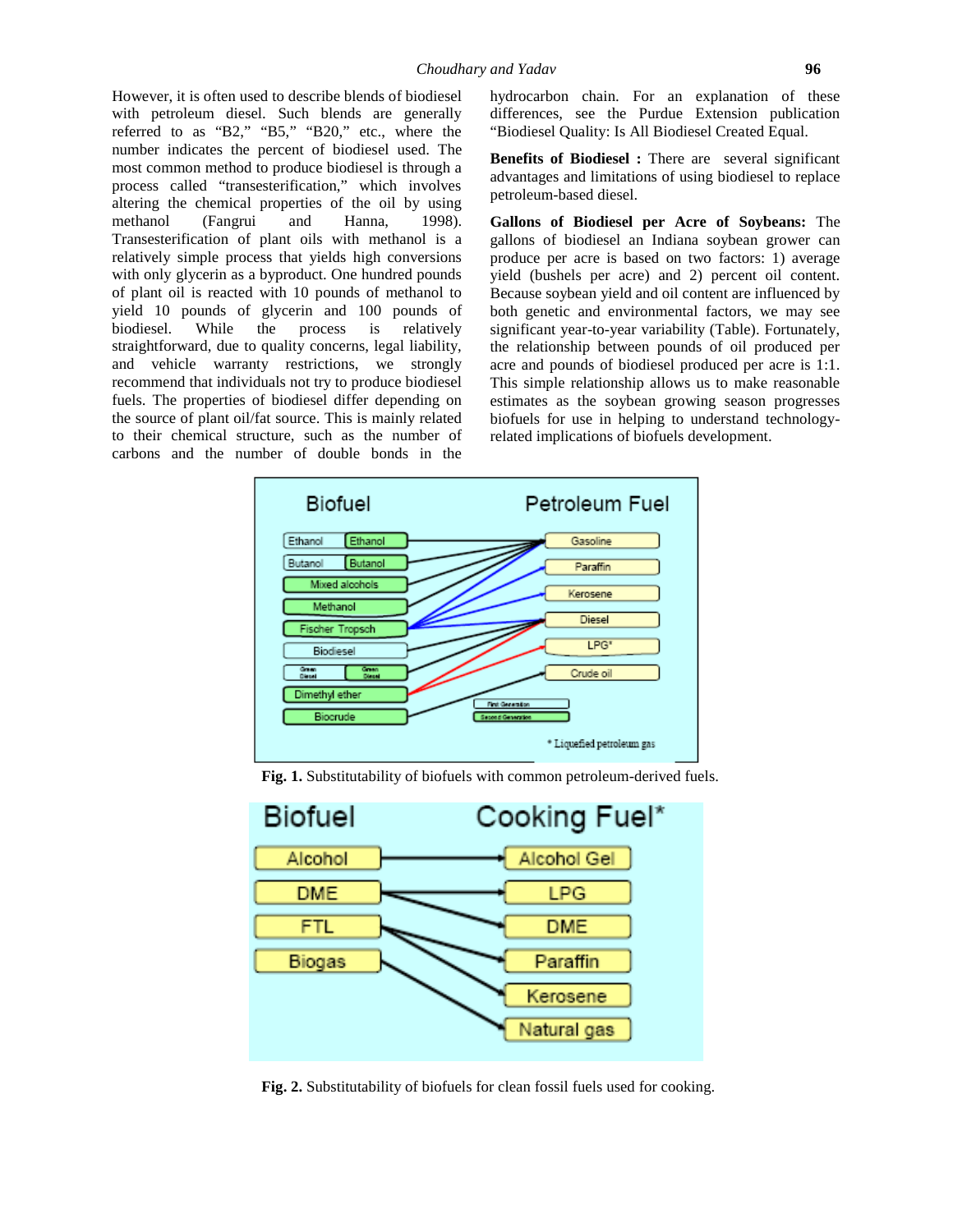It seeks to (a) provide some context for understanding the limitations of first-generation biofuels; (b) provide meaningful descriptions accessible to non-experts of second-generation biofuel technologies; (c) present salient energy, carbon, and economic comparisons between first and second-generation biofuels; and (d) finally, to speculate on the implications for trade and development of future expansion in global production and use of biofuels.

# **Table 1. Biofuel classification.**

| <b>First-generation biofuels</b><br>(from seeds, grains or sugars) | Second-generation biofuels<br>(from lignocellulosic biomass, such as crop<br>residues, woody crops or energy grasses) |
|--------------------------------------------------------------------|-----------------------------------------------------------------------------------------------------------------------|
| Petroleum-gasoline substitutes                                     | Biochemically produced petroleum-gasoline                                                                             |
| - Ethanol or butanol by fermentation of                            | substitutes                                                                                                           |
| starches (corn, wheat, potato) or sugars                           | - Ethanol or butanol by enzymatic hydrolysis                                                                          |
| (sugar beets, sugar cane)                                          | Thermochemically produced petroleum-                                                                                  |
| Petroleum diesel substitutes                                       | gasoline substitutes                                                                                                  |
| - Biodiesel by transesterification of plant oils,                  | - Methanol                                                                                                            |
| also called fatty acid methyl ester (FAME)                         | — Fischer-Tropsch gasoline                                                                                            |
| and fatty acid ethyl ester (FAEE)                                  | - Mixed alcohols                                                                                                      |
| ■ From rapeseed (RME), soybeans                                    | Thermochemically produced petroleum-diesel                                                                            |
| (SME), sunflowers, coconut, palm,                                  | substitutes                                                                                                           |
| jatropha, recycled cooking oil and                                 | - Fischer-Tropsch diesel                                                                                              |
| animal fats                                                        | - Dimethyl ether (also a propane substitute)                                                                          |
| - Pure plant oils (straight vegetable oil)                         | – Green diesel                                                                                                        |

**Vegetable oils:** Most vegetable oils are triglycerides (TGs; triglyceride = TG). Chemically, TGs are the triacylglyceryl esters of various fatty acids with glycerol Some physical properties of the most common fatty acids occurring in vegetable oils and animal fats as well as their methyl esters are listed in Table. Besides these fatty acids, numerous other fatty acids occur in vegetable oils and animal fats, but their abundance usually is considerably lower. Table lists the fatty acid composition of some vegetable oils and animal fats that have been studied as sources of biodiesel. Structure of triglycerides and principle of the transesterification reaction (shown for methyl esters;  $R = (CH_2)_xCH_3$  or do unsaturated rests according to the fatty acids listed in Table ). [6] The most common derivatives of TGs (or

fatty acids) for fuels are methyl esters. These are formed by transesterification of the TG with methanol in presence of usually a basic catalyst to give the methyl ester and glycerol Other alcohols have been used to generate esters, for example, the ethyl, propyl, and butyl esters. Selected physical properties of vegetable oils and fats as they relate to their use as DF are listed in For esters these properties are [7] Also listed in are the ranges of iodine values (centigrams iodine absorbed per gram of sample) of these oils and fats. The higher the iodine value, the more unsaturation is present in the fat or oil. That vegetable oils and their derivatives are suited as DF is shown by their CNs which generally are in the range suitable for or close to that of DF.

| CH <sub>2</sub> OOR |          | $CH_2OH$      |                          |  |
|---------------------|----------|---------------|--------------------------|--|
| $CHOOR + 3 CH3OH$   |          | $\rightarrow$ | $3 CH3OOCR + CHOH$       |  |
| CH <sub>2</sub> OOR |          |               | CH <sub>2</sub> OH       |  |
| Triglyceride        | Methanol |               | Methyl ester<br>Glycerol |  |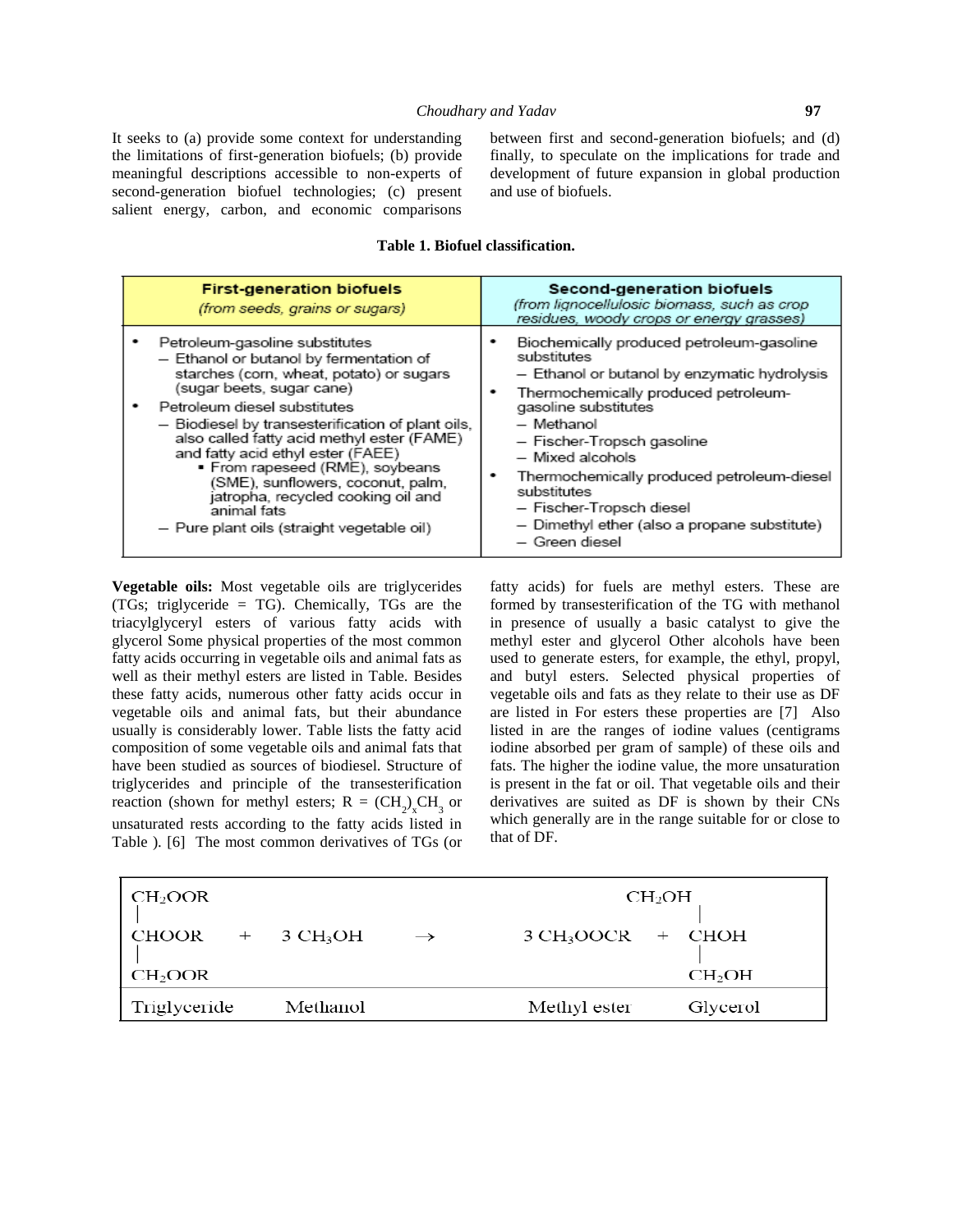| Trivial (Systematic)name <sup>a</sup> ;<br>Acronym <sup>b)</sup> | Mol. wt. | $m.p.^c$<br>°C) | $b.p.^{c,d}$<br>$({}^{\circ}C)$ | Cetane<br>No. | Heat of<br>Combustion <sup>e</sup><br>$(kg\text{-}cal/mole)$ |
|------------------------------------------------------------------|----------|-----------------|---------------------------------|---------------|--------------------------------------------------------------|
|                                                                  |          |                 |                                 |               |                                                              |
| Caprylic acid                                                    | 144.22   | 16.5            | 239.3                           |               |                                                              |

**Table 2. Selected properties of some common fatty acids and esters.**

**Combustion Chemistry. Emissions. Engine problems and deposits:** Besides the properties discussed above and accompanying operational problems, the question of combustion, emissions, and engine deposits of biodiesel fuels is of extreme significance and will be discussed here. Generally, similar types of compounds are observed in the exhaust emissions of conventional DF and vegetable oil-derived fuels. This is additional proof of the suitability of fatty compounds as DF because there presumably exist similarities in their combustion behavior. Emissions from any kind of engine are the result of the preceding combustion within in the engine. The combustion process, in relation to the properties of the fuel, [4] and its completeness are responsible for any problems associated with the use of biodiesel, such as formation of deposits, etc. To understand the formation of emissions and deposits, and possibly direct the combustion to suppress undesirable emissions and deposits, it is essential to study the combustion of the fuel. Ideally, the products of complete combustion of hydrocarbons are carbon dioxide  $(CO_2)$  and water according to the equation (shown for alkanes (saturated hydrocarbons)

$$
C_nH_{2n+2}
$$
 +  $(1.5n + 0.5)O_2$   $\rightarrow$   $nCO_2$  +  $(n + 1)H_2O$ 

Combustion in a diesel engine occurs mainly through a diffusion flame and is therefore incomplete (8). This causes the formation of partially oxidized materials such as carbon monoxide (CO), other oxygenated species (aldehydes, etc.), and hydrocarbons. In the case of biodiesel, liberation of CO<sub>2</sub> (decarboxylation), as indicated above, from the ester moiety of the most triglyceride or methyl ester occurs besides combustion formation of  $CO<sub>2</sub>$  from the hydrocarbon portions of bio diesel. The formation of  $CO_2$ , an incombustible well compound despite its high oxygen content (although mistakenly assumed by some that it can serve as [8]a combustion enhancer because of its high oxygen content), shows that one has to be judicious in choosing oxygenated compounds as combustion enhancers because the combustion-enhancing properties will depend on the nature of the oxygen (bonding, etc.) in those compounds. Therefore, the higher oxygen content of bio diesel does not necessarily imply improved combustion compared to conventional DF because of removal of this oxygen from the combustion process by  $decarboxylation, but CO<sub>2</sub> may contribute to combustion$ in other ways.

**Waste vegetable oils:** Vegetable oils have many other applications, notably as food ingredients and cooking oils. Especially the latter use produces significant amounts of waste vegetable oils. These vegetable oils contain some degradation products of vegetable oils and foreign material. However, analyses of used vegetable oils claimed (172) that the differences between used and unused fats are not very great and in most cases simple heating and removal by filtration of particles suffices for subsequent transesterification. The cetane number of a used frying oil methyl ester was given as 49 (173), thus comparing well with other materials, but little demand could be covered by this source. Biodiesel in form of esters from waste cooking oils was tested and it was reported that emissions were favorable (174). Used canola oil (only purified by filtration) was blended with DF2 (175). Fuel property tests, engine performance tests and exhaust emission values gave promising results. Filtered frying oil was transesterified under both acidic and basic conditions with different alcohols (methanol, ethanol, 1-propanol, 2-propanol, 1-butanol, and 2 ethoxyethanol) (175). The formation of methyl esters with base catalysis (KOH) gave the best yields. The methyl, ethyl, and 1-butyl esters obtained here performed well in short-term engine tests on a laboratory high-speed diesel engine.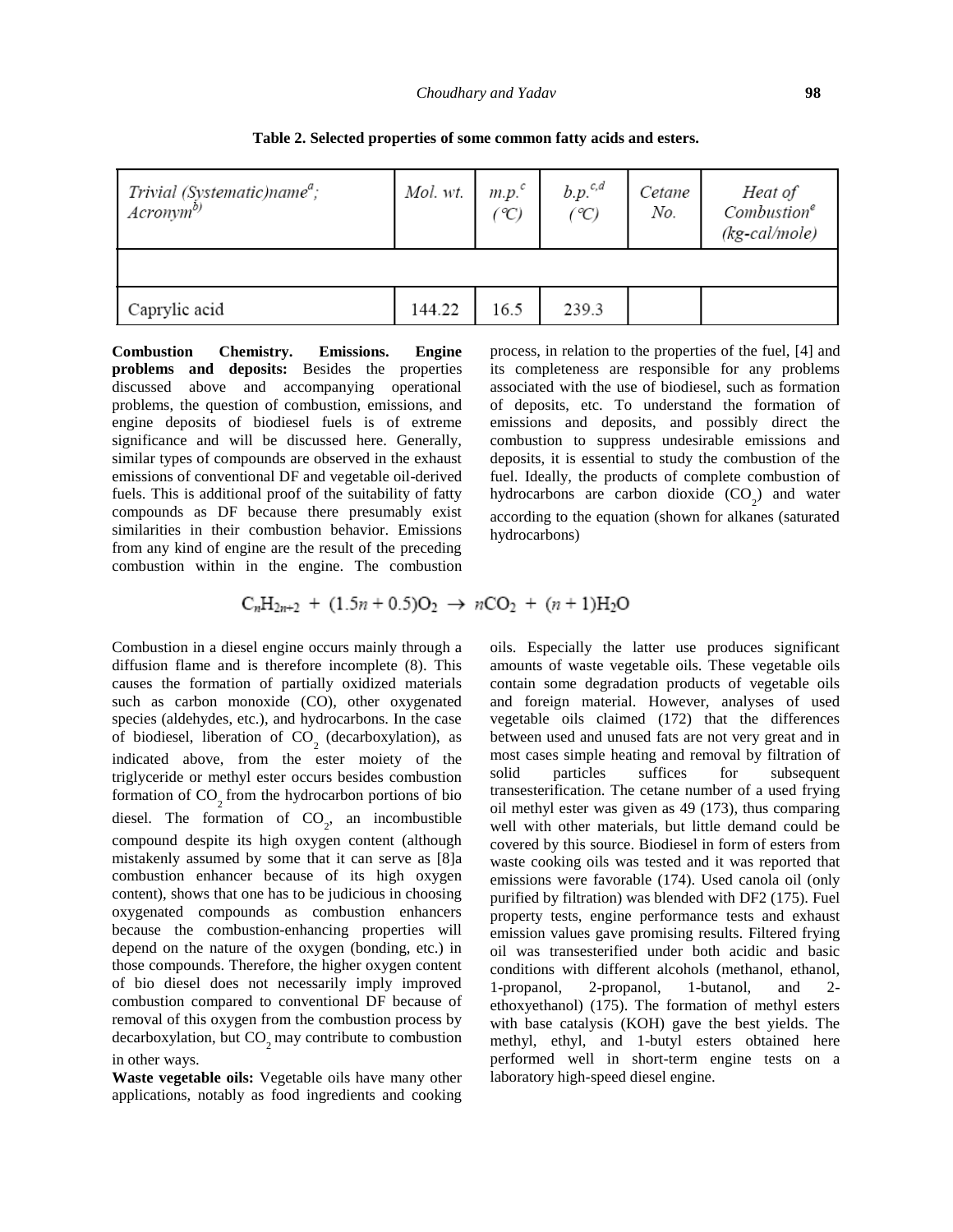Methyl ester is now well proven as a fuel for diesel engines, mixed with mineral diesel or as a complete replacement. [10] Engine power and fuel consumption are largely unaffected, and the fuel has some desirable environmental features: lower smoke, particulate levels and sulphur, and very low toxicity to water life. However, the high cost of rape-seed oil is a major problem. Lower-cost feedstocks are essential to the further growth of the industry. bio-diesel from Camelina sativa oil was found to have acceptable properties, with the exception of a high iodine value. Esters of waste cooking oil had more variable properties than those from virgin oil, but still came close to conformity.

### **METHODS**

Tallow from BSE risk organisms (brain and spinal tissue) was esterified in the laboratory. Free fatty acid content was 15-20%, so esterification using the standard base-catalysed process was not possible. The process was adapted to the esterification of this material by using large excesses of base (+75%) and methanol (+50%), and using water to help with the separation of glycerol. [9] Further process steps to improve yield were explored. Three light vehicles were operated on five bio-diesel blends based on three feed-stocks: camelina oil, waste cooking oil and tallow. Vehicle monitoring included engine lubricating oil condition (methyl ester content, viscosity and wear metals), fuel consumption and practical observations of vehicle behaviour.

### **Advantages**

1. can be produced from renewable, domestic resources. 2. energy efficient. (The total fossil fuel energy efficiency of biodiesel is 320% vs. 83% for petroleum

diesel.) (National Biodiesel Board, 1998)

3. can be used directly in most diesel engine applications.

4. can reduce global warming and tailpipe emissions (- 41%) (Hill, Nelson, Tilman, Polasky, & Tiffany, 2006). 5. nontoxic and biodegradable.

6. A good solvent and may clean out fuel line and tank sediments. (Note that this may result in fuel filter clogging during initial use.)

#### **Limitations**

1. contains approximately 8% less energy per gallon.

2. generally has a higher cloud and pour point (will

freeze at a higher temp) than conventional diesel. 3. compatible with some hose and gasket materials, which may cause them to soften, degrade, and rupture. 4. compatible with some metals and plastics. 5. may increase nitrogen oxide emissions The most common method used to overcome the limitations of B100 is called "blending." Blending biodiesel with diesel to produce B20 (20% biodiesel), B5 (5% biodiesel),

and B1 (1% biodiesel) retains many of the advantages of biodiesel while overcoming some of its limitations.

#### **RESULTS**

with respect to load for different blends as is brake specific energy consumption decreases with increase in brake mean effective pressure up to full load. At atmospheric temperature shows lowest It was observed that as bio diesel percentage increases decreases. The variation of exhaust gas temperature with respect to applied loads for different blends as in It is observed that with increase in load exhaust gas temperature also increases. This reveals that the effective combustion is taking place in the early stage of strokes and there is reduction in the loss of exhaust gas energy. When bio diesel concentration is increased, the exhaust gas temperature increases by same value, but for blend low exhaust gas temperature at all loads. The highest exhaust gas temperature is observed at blend at full load. The higher exhaust gas temperature may be because of better consumption of the castor methyl ester as it contains oxygen molecule which helps in proper consumption.

#### **CONCLUSIONS**

The following are the main conclusions arising from this work It is possible to produce bio-diesel of acceptable quality from low-grade tallow, including that from risk organisms. Some modifications and additions to the conventional esterification process are required. Esters of waste oils and fats oils give a performance similar to rape methyl ester in vehicles. Problems of high melting point can be overcome by mixing with mineral diesel. Tallow ester requires careful filtration. Waste oils and fats are available in Ireland and throughout the EU in sufficient quantities to greatly increase bio-diesel production.